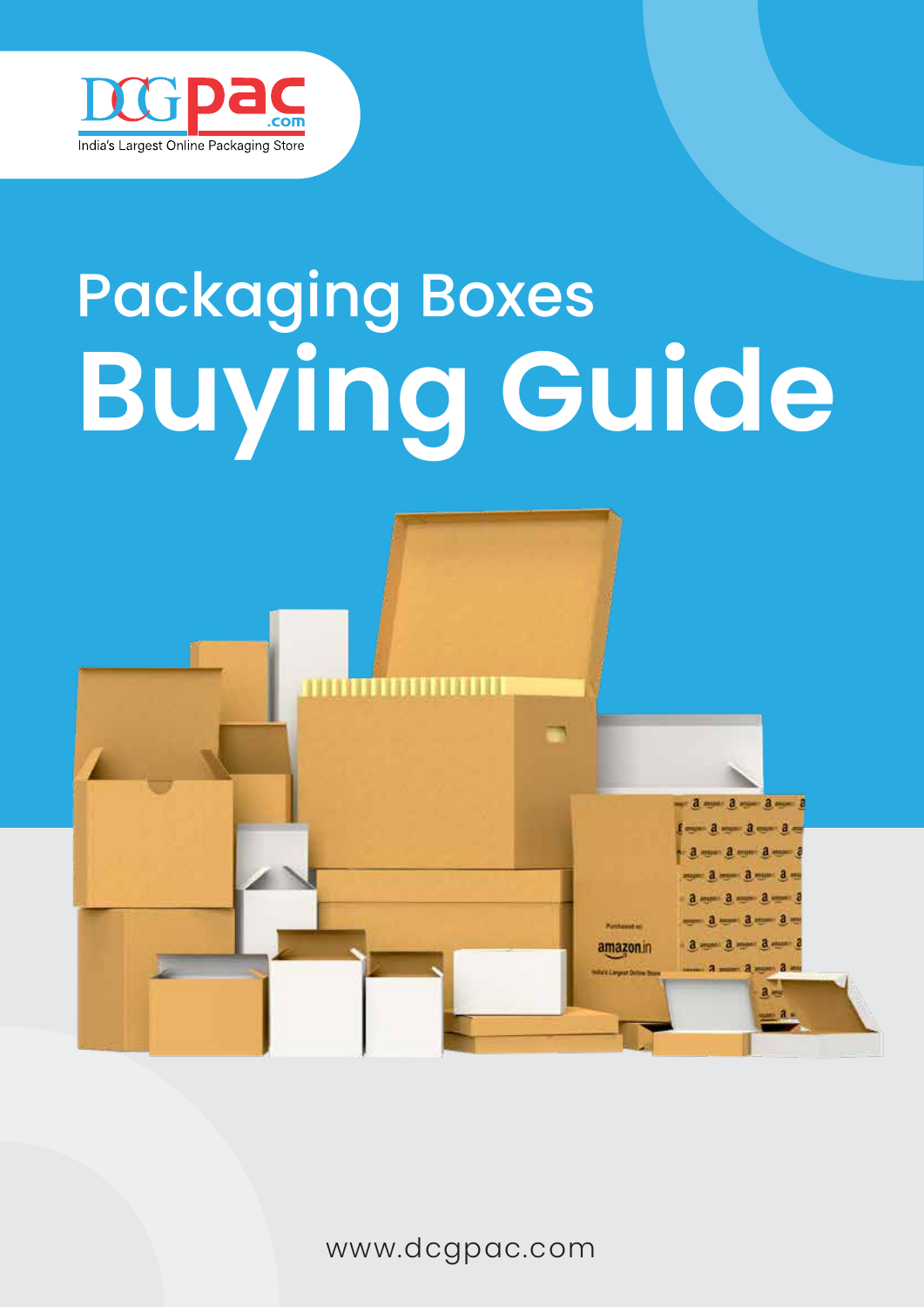### Corrugated Boxes



A corrugated box consists of liner (Outer/Inner) and flute (medium). Liner is the flat surface that adheres to the medium. The medium is the wavy, fluted paper between the liners. Box strength will vary depending on the various liner (Outer/Inner) and flute combinations.

Corrugated box can be created with several different flute profiles. Generally, larger flute profiles deliver greater vertical compression strength and cushioning. Smaller flute profiles provide enhanced structural and graphics capabilities for use in retail packaging.

## Why we use corrugated boxes ?

- A corrugated box is stronger than a cardboard box
- It can be recycled and reused. Boxes are made of biodegradable material
- A corrugated box offers flexibility and is also cost effective
- $\bullet$  It is sustainable
- Corrugated boxes are easily customizable and provide branding options.
- They are lightweight
- A Corrugated box is designed in such a way that it helps to protect the product from moisture and bacteria
- Thus, it is a great option for the packaging of food products eg: Corrugated pizza box



### www.dcgpac.com extensive properties and the page 2 of 4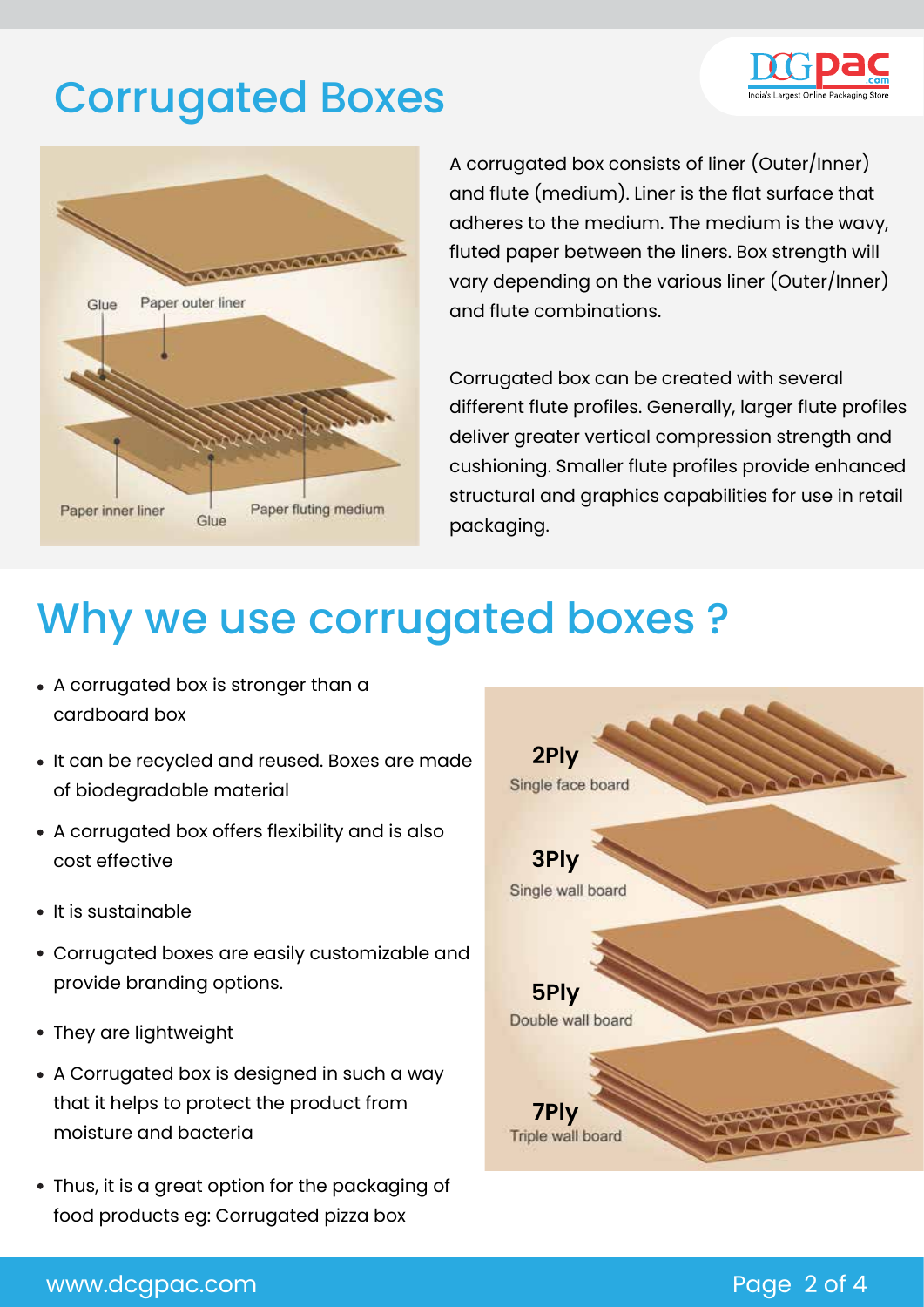![](_page_2_Picture_0.jpeg)

![](_page_2_Picture_1.jpeg)

![](_page_2_Picture_2.jpeg)

3 Ply Box For Lightweight Shipments

![](_page_2_Picture_4.jpeg)

5 Ply Box 38% stronger than 3ply boxes

![](_page_2_Picture_6.jpeg)

Short flaps make it easy to tuck

![](_page_2_Picture_8.jpeg)

Tuck In Box Office File Box Easy to store files and close lid

![](_page_2_Picture_10.jpeg)

Short flaps make it easy to close

![](_page_2_Picture_12.jpeg)

Long Box Wrap Around Box Long flaps to guard Product

![](_page_2_Picture_14.jpeg)

Pizza Box **Festive Box** Full-overlap flaps for Extra strength

![](_page_2_Picture_16.jpeg)

Lightweight gift boxes for every occassion